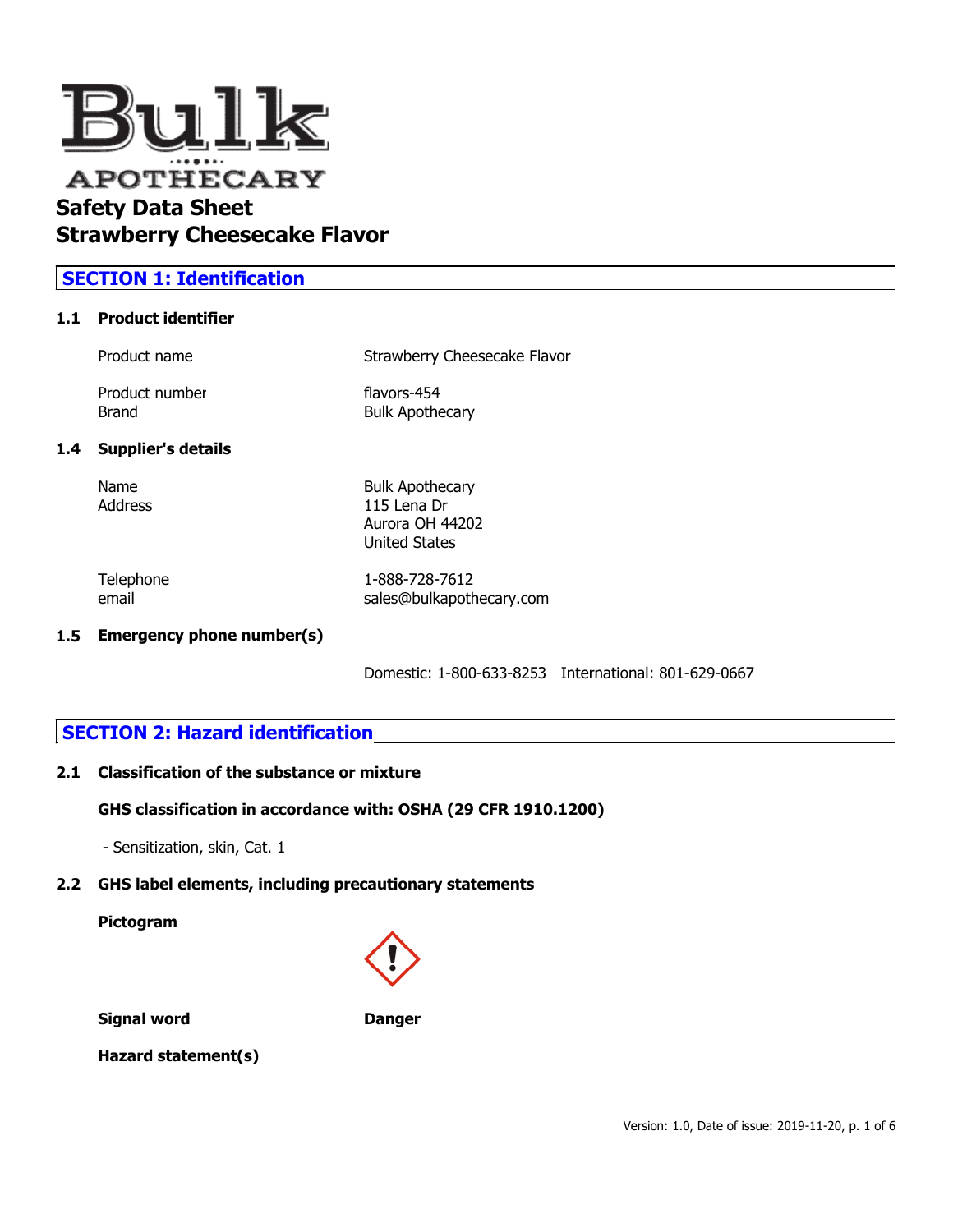| H317                       | May cause an allergic skin reaction                                  |
|----------------------------|----------------------------------------------------------------------|
| Precautionary statement(s) |                                                                      |
| P <sub>261</sub>           | Avoid breathing dust/fume/gas/mist/vapors/spray.                     |
| P <sub>272</sub>           | Contaminated work clothing must not be allowed out of the workplace. |
| P <sub>280</sub>           | Wear protective gloves.                                              |
| P302+P352                  | IF ON SKIN: Wash with plenty of water/                               |
| P321                       | Specific treatment (see  on this label).                             |
| P333+P313                  | If skin irritation or rash occurs: Get medical advice/attention.     |
| P363                       | Wash contaminated clothing before reuse.                             |
| P501                       | Dispose of contents/container to                                     |
|                            |                                                                      |

# **SECTION 3: Composition/information on ingredients**

### **3.2 Mixtures**

### **Hazardous components**

### **1. VANILLIN**

| Concentration | $1 - 5 \%$ (weight) |
|---------------|---------------------|
| CAS no.       | 121-33-5            |

## **2. Ethyl maltol**

| Concentration | 1 - 5 % (weight) |
|---------------|------------------|
| EC no.        | 225-582-5        |
| CAS no.       | 4940-11-8        |

- Acute toxicity, oral, Cat. 4

H302 Harmful if swallowed

## **3. Lemon oil**

| Concentration |  |
|---------------|--|
| CAS no.       |  |

 $0.1 - 1$  % (weight) 8008-56-8

- Flammable liquids, Cat. 3 - Skin corrosion/irritation, Cat. 2 - Sensitization, skin, Cat. 1
- Aspiration hazard, Cat. 1
- Hazardous to the aquatic environment, short-term (acute), Cat. 2

# **SECTION 4: First-aid measures**

# **4.1 Description of necessary first-aid measures**

If inhaled Remove person to fresh air and keep comfortable for breathing.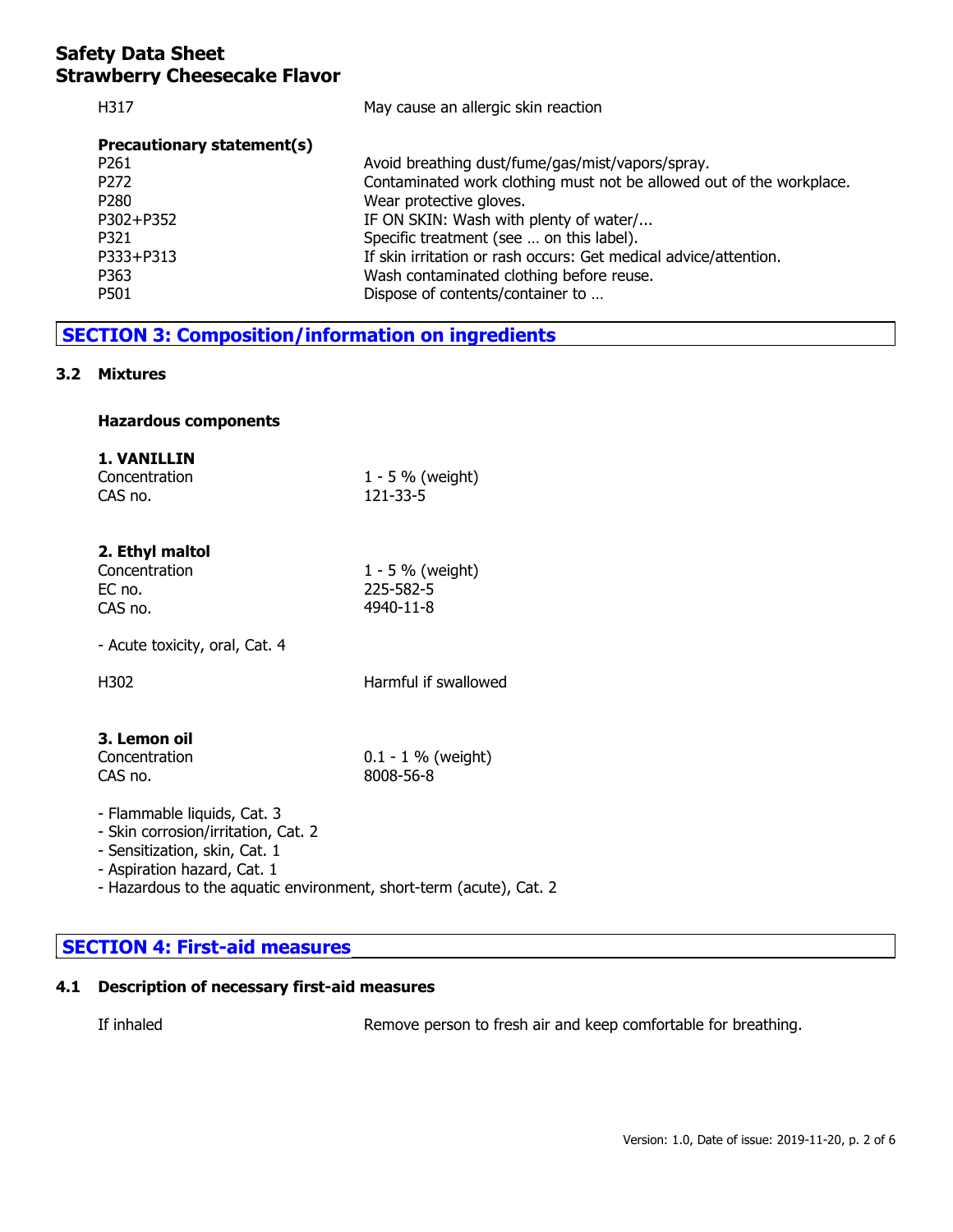| In case of skin contact | Wash skin with plenty of water. Take off contaminated clothing. If skin<br>irritation or rash occurs:<br>Get medical advice/attention. |
|-------------------------|----------------------------------------------------------------------------------------------------------------------------------------|
| In case of eye contact  | Rinse eyes with water as a precaution.                                                                                                 |
| If swallowed            | Call a poison center/doctor/physician if you feel unwell.                                                                              |

- **4.2 Most important symptoms/effects, acute and delayed** May cause an allergic skin reaction.
- **4.3 Indication of immediate medical attention and special treatment needed, if necessary** Treat symptomatically

# **SECTION 5: Fire-fighting measures**

- **5.1 Suitable extinguishing media** Water spray. Dry powder. Foam. Carbon dioxide.
- **5.2 Specific hazards arising from the chemical** The product is non-reactive under normal conditions of use, storage and transport.
- **5.3 Special protective actions for fire-fighters** Do not attempt to take action without suitable protective equipment. Self-contained breathing apparatus. Complete protective clothing.

## **SECTION 6: Accidental release measures**

- **6.1 Personal precautions, protective equipment and emergency procedures** Ventilate spillage area. Avoid contact with skin and eyes. Avoid breathing dust/fume/gas/mist/vapors/spray.
- **6.2 Environmental precautions** Avoid release to the environment.
- **6.3 Methods and materials for containment and cleaning up** Take up liquid spill into absorbent material.

# **SECTION 7: Handling and storage**

#### **7.1 Precautions for safe handling** Ensure good ventilation of the work station. Avoid contact with skin and eyes. Avoid breathing dust/fume/gas/mist/vapors/spray. Wear personal protective equipment. Hygiene measures : Contaminated work clothing should not be allowed out of the workplace.

**7.2 Conditions for safe storage, including any incompatibilities** Store in a well-ventilated place. Keep cool.

# **SECTION 8: Exposure controls/personal protection**

**8.1 Control parameters**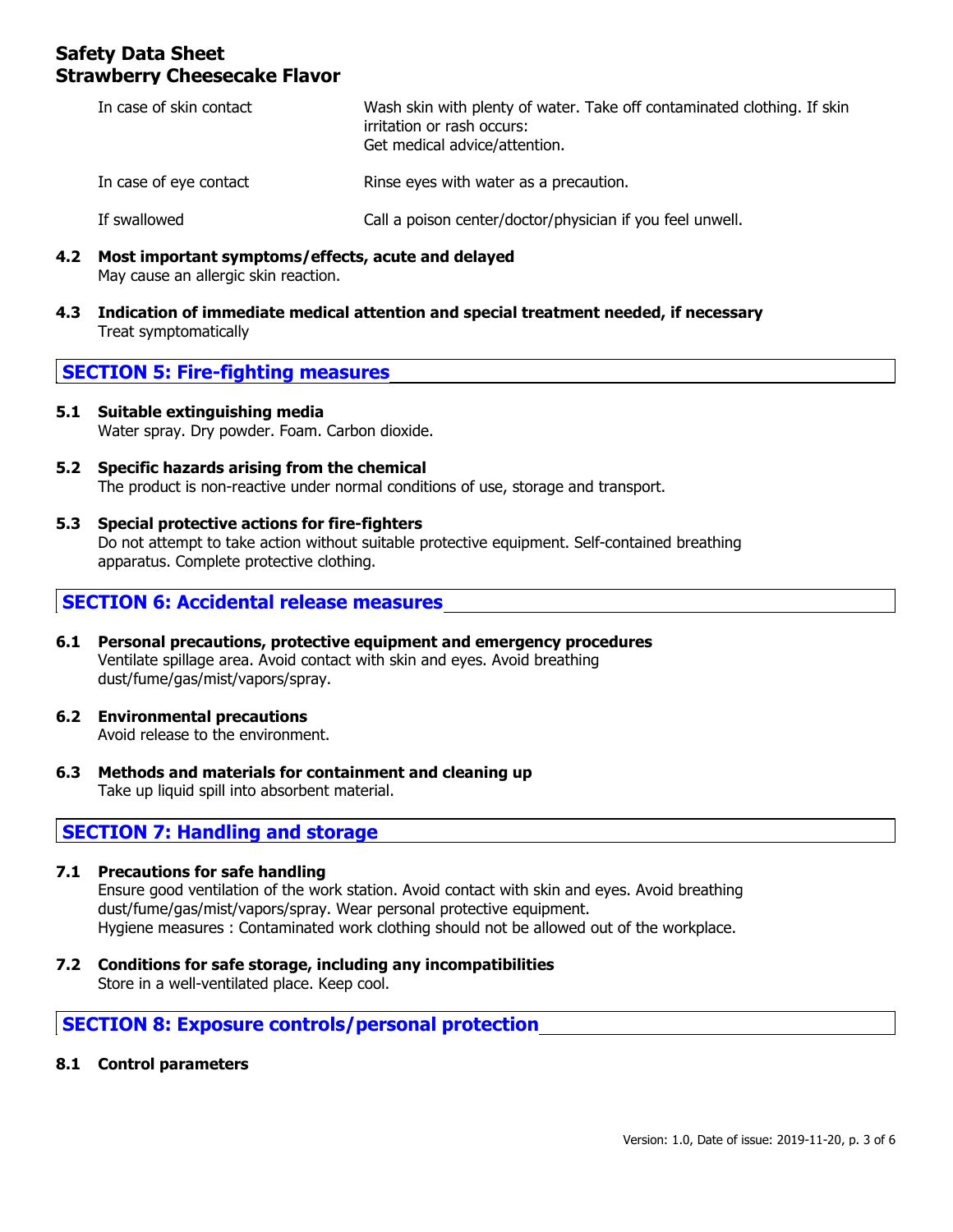## **1. Lemon oil (CAS: 8008-56-8)**

REL-TWA (Inhalation): 10 mg/m3 (total) (NIOSH)

REL-TWA (Inhalation): 5 mg/m3 (resp) (NIOSH)

### **8.2 Appropriate engineering controls**

Ensure good ventilation of the work station.

## **8.3 Individual protection measures, such as personal protective equipment (PPE)**



**Eye/face protection** Safety glasses

**Skin protection** Protective gloves

**Body protection** Wear suitable protective clothing

### **Respiratory protection**

In case of insufficient ventilation, wear suitable respiratory equipment

# **SECTION 9: Physical and chemical properties**

### **Information on basic physical and chemical properties**

| Pale Yellow Liquid<br>sweet, strawberry |
|-----------------------------------------|
|                                         |
|                                         |
| 146 °C                                  |
|                                         |
|                                         |
|                                         |
|                                         |
|                                         |
| $0.947(0.937 - 0.957)$                  |
| Insoluble.                              |
|                                         |
|                                         |
|                                         |
|                                         |
|                                         |
|                                         |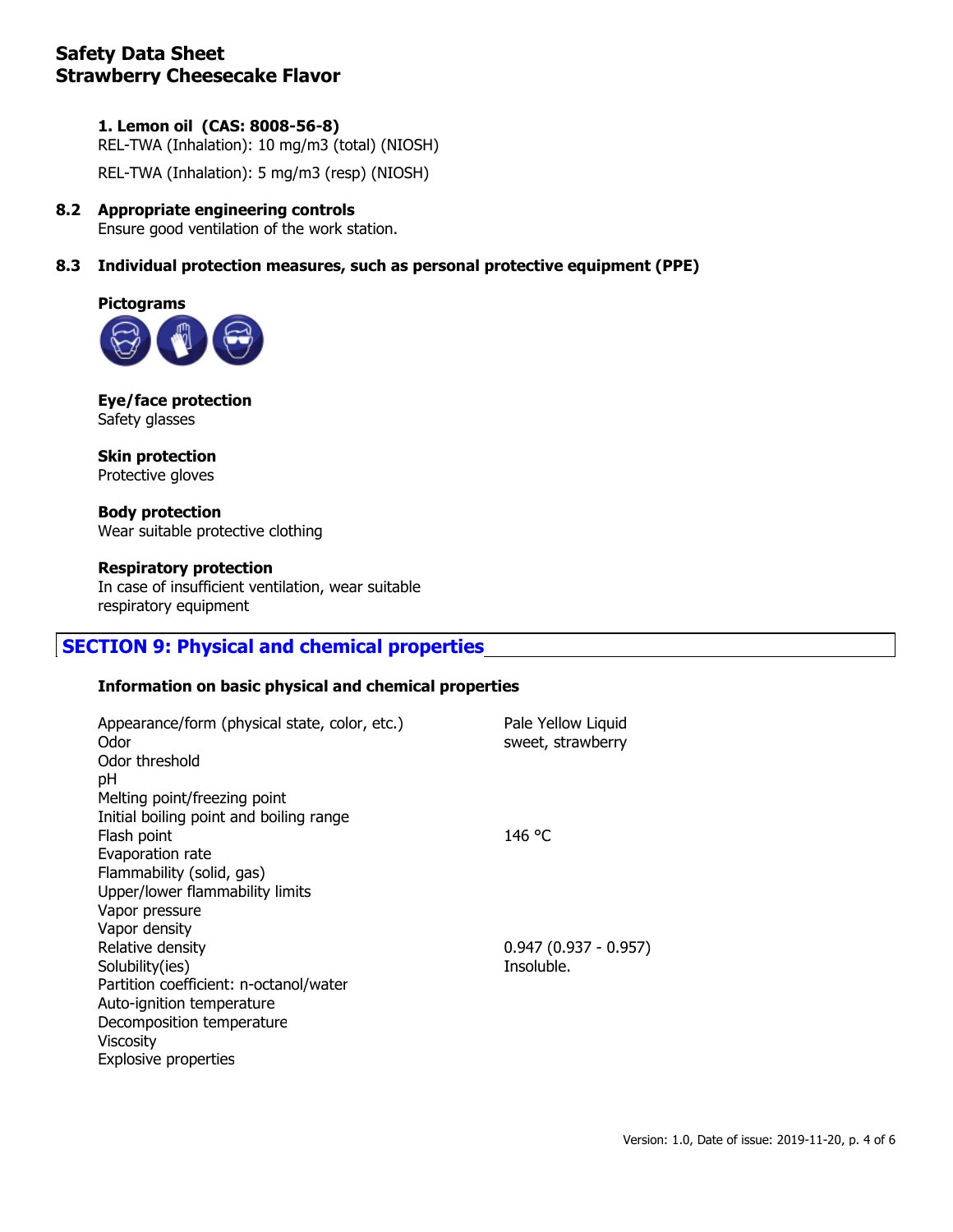Oxidizing properties

# **SECTION 10: Stability and reactivity**

#### **10.1 Reactivity**

The product is non-reactive under normal conditions of use, storage and transport.

#### **10.2 Chemical stability**

Stable under normal conditions.

#### **10.3 Possibility of hazardous reactions**

No dangerous reactions known under normal conditions of use.

#### **10.4 Conditions to avoid**

None under recommended storage and handling conditions (see section 7).

### **10.5 Incompatible materials**

Strong oxidizing agents

#### **10.6 Hazardous decomposition products**

Under normal conditions of storage and use, hazardous decomposition products should not be produced.

### **SECTION 11: Toxicological information**

#### **Information on toxicological effects**

**Acute toxicity** Not classified

**Respiratory or skin sensitization**

May cause an allergic skin reaction.

# **SECTION 12: Ecological information**

#### **Toxicity**

The product is not considered harmful to aquatic organisms or to cause long-term adverse effects in the environment.

## **SECTION 13: Disposal considerations**

#### **Disposal of the product**

Dispose of contents/container in accordance with licensed collector's sorting instructions.

### **SECTION 14: Transport information**

#### **DOT (US)** Not dangerous goods

**IMDG** Not dangerous goods